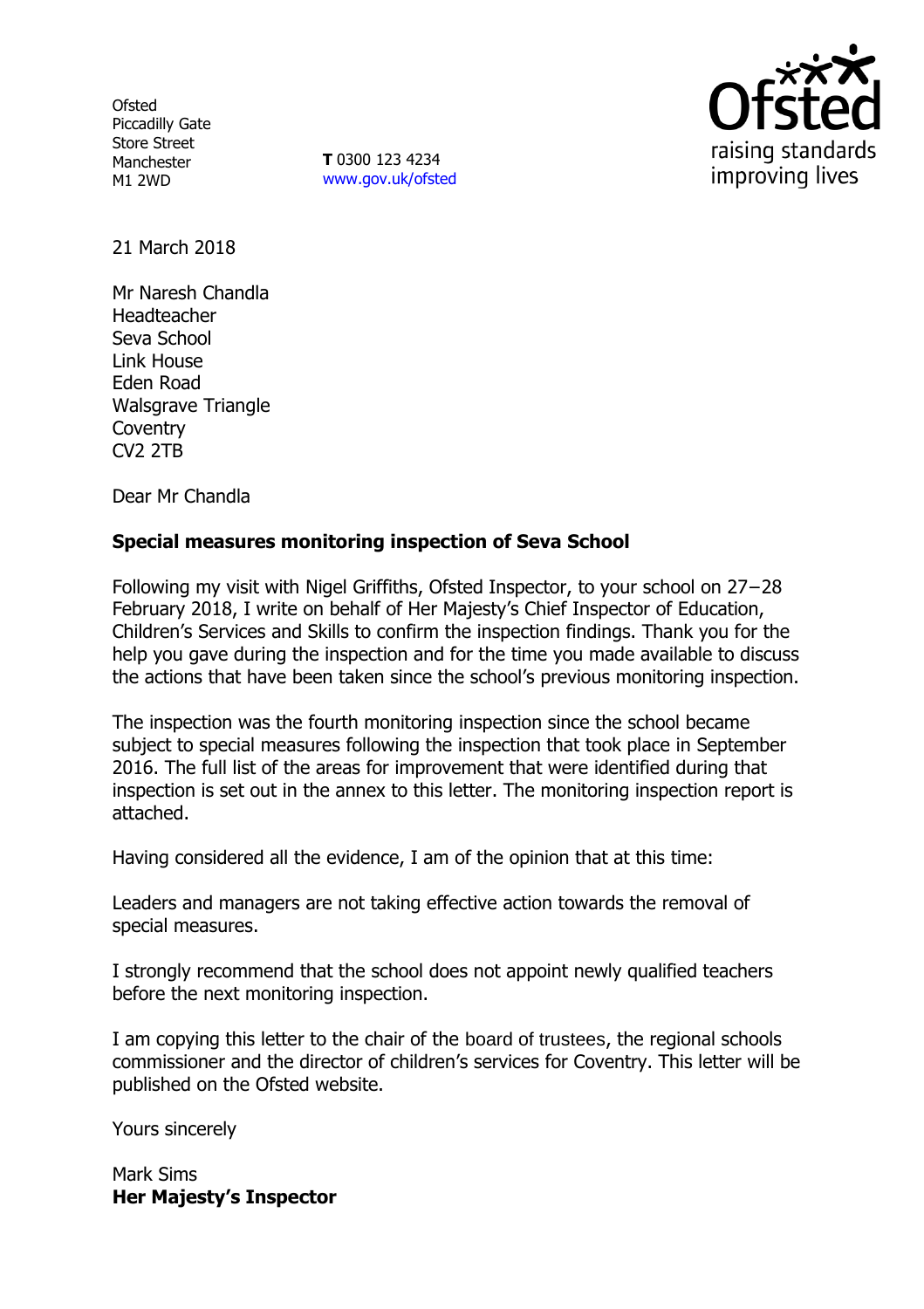

**Annex**

## **The areas for improvement identified during the inspection that took place in September 2016.**

- Urgently improve leadership, management and governance by:
	- resolving the misunderstanding, misplaced priorities and lack of trust that exist between leaders, governors and staff
	- improving communication and cooperation across the school community
	- agreeing on a permanent leadership structure
	- ensuring that roles and responsibilities of governors, leaders and staff are clearly understood and that no one exceeds their authority or neglects their duties
	- making sure that systems for managing staff performance are sufficiently rigorous and applied with fairness and consistency
	- ensuring that the requirement to publish information about how the school meets its public sector equality duty is published on the school's website.
- Make sure that all statutory safeguarding requirements are met in order to ensure pupils' safety and welfare across the whole school by:
	- urgently carrying out all the required checks on staff
	- making sure that pupils' school records, including admissions, medical information, academic performance and home contact details, are kept up to date and accessible to the right people at the right time
	- making sure that all staff understand their duty of care to safeguard pupils and do not obstruct this vital aspect of the school's work.
- Improve the quality of teaching, learning and assessment across the curriculum so that all groups of pupils, especially the most able and those who have special educational needs (SEN) and/or disabilities, make the best possible progress, by:
	- implementing consistent, reliable and effective assessment procedures in all year groups, including the early years
	- making sure that staff have access to regular training and feedback about the quality of their work.

An external review of governance should be undertaken in order to assess how this aspect of leadership and management may be improved.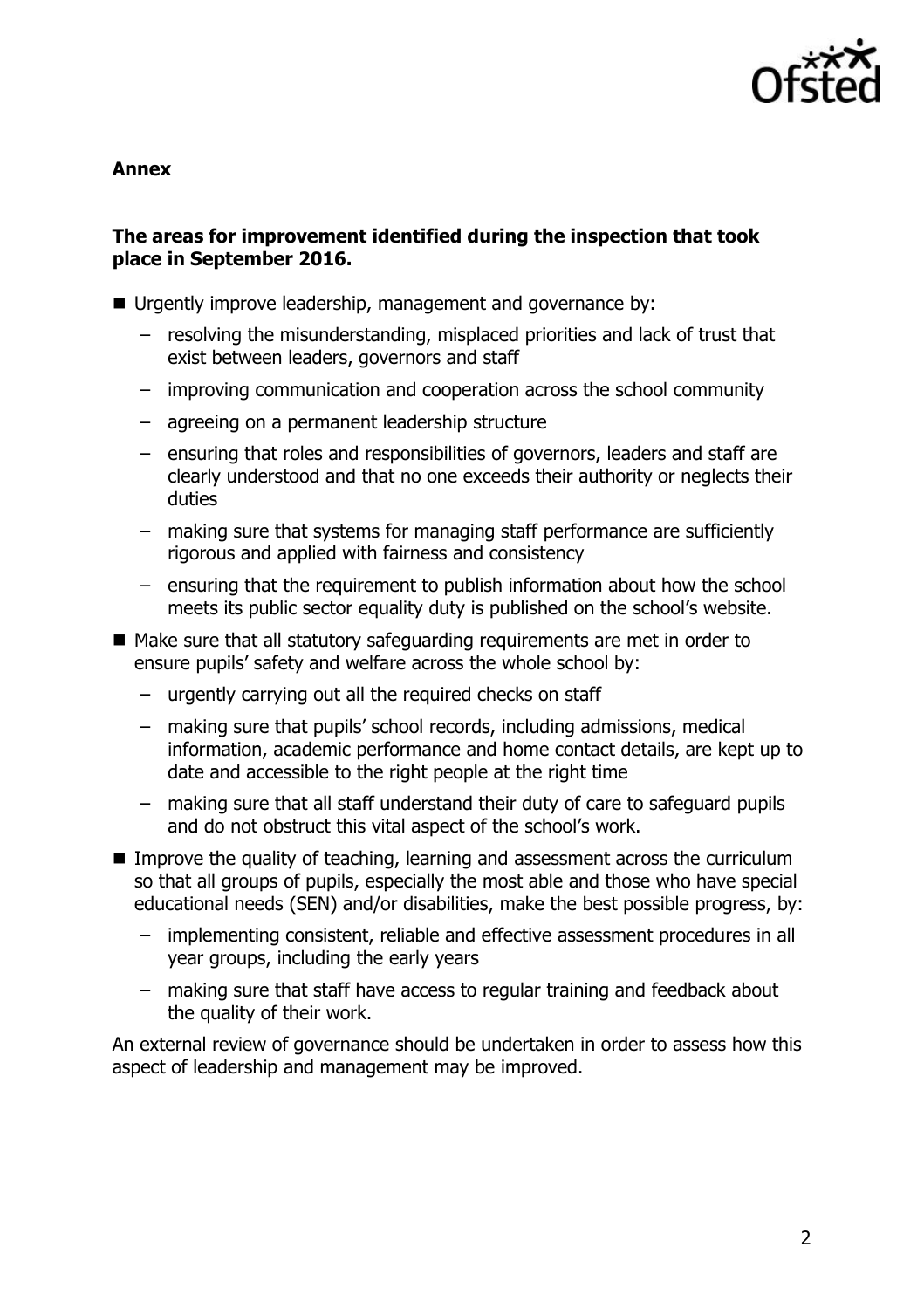

## **Report on the fourth monitoring inspection on 27 February 2018 to 28 February 2018**

# **Evidence**

Inspectors observed the school's work and scrutinised documents. We met with you; the deputy headteacher (secondary); other leaders; members of staff and three members of the board of trustees, including the newly elected chair. Inspectors also met two groups of pupils. Inspectors met with an external partner who is a national lead of education and an executive headteacher of a local multiacademy trust, and leaders from Khalsa Primary School who are providing external support to the school. Inspectors took account of 10 responses to Parent View. Inspectors conducted joint lesson observations with either members of the senior leadership team or leaders from Khalsa Primary School and scrutinised pupils' books. They checked the school's arrangements for safeguarding and policy documents from the website.

## **Context**

Since the last monitoring visit, the acting headteacher has been permanently appointed from January 2018. The deputy headteacher (primary), who had joined in September 2017, left in December 2017; she has not yet been replaced. Her post and that of literacy coordinator are both being unofficially covered by the key stage 2 coordinator, who was also appointed in September 2017. The newly appointed head of science, who was also head of teaching and learning in secondary, left in February 2018. There have been four changes to teaching staff since Christmas 2017 (three in secondary and one in primary). There is currently supply cover in English and science in secondary. All teaching posts in primary are now permanent. This term, the school has engaged very recently the external support of three senior leaders from Khalsa Primary School in Slough for two days a week each. Starting from the week of this monitoring visit, the headteacher of Khalsa (who is also a trustee of the school) will be executive principal of Seva, again for two days a week. The chair of trustees stepped down in December 2017, and a new chair has been appointed.

## **The effectiveness of leadership and management**

Despite the recent appointment of a permanent headteacher, the school lacks the capacity to improve further without extensive reliance on external support. There is still not a full senior leadership team in place. There is a lack of trust and confidence between leaders and governors. Leaders have been too slow to address a number of the key issues identified from the inspection in 2016. They are very busy in planning, doing and monitoring but neither they nor the governors have acted strategically enough nor evaluated the impact of their actions.

The lack of communication between leaders and governors means that there are widespread gaps in governors' knowledge and understanding of the school.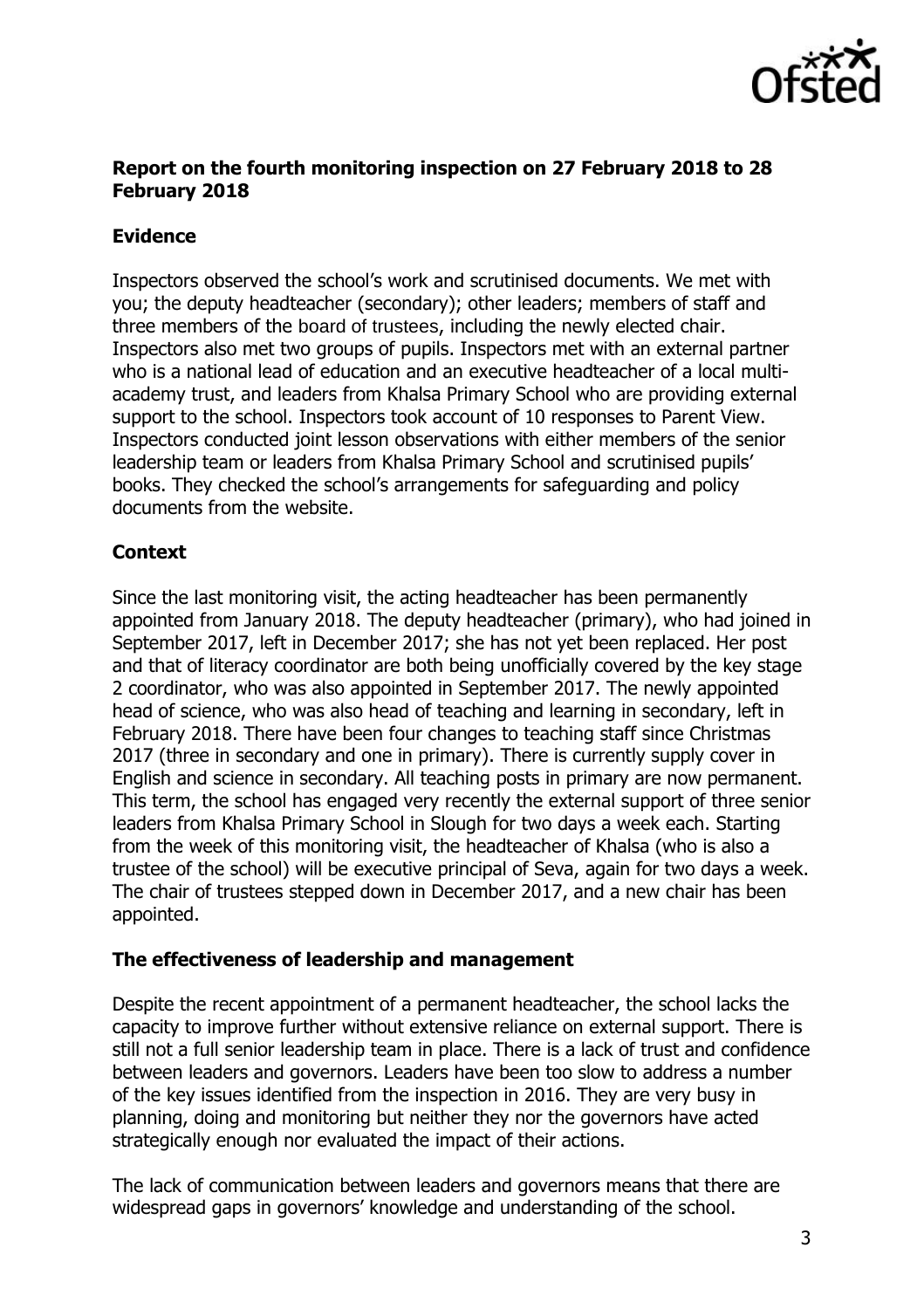

Governors were unaware of the contradictory or missing information on the website. They did not know that the school had obtained and spent literacy and numeracy catch-up funding for Year 7 pupils this year. They were unable to explain the absence of any evaluation or proposals for the pupil premium and physical education (PE) and sport premium funding. They did not know about the impact of additional funding for disadvantaged pupils and those who have SEN and/or disabilities, as they did not know how these pupil groups are doing. Governors were unaware that a recent pupil premium external review had taken place. Leaders and governors have an overgenerous view of the school; they were not familiar with the Ofsted criteria for 'good', 'requires improvement' and 'inadequate'.

Roles and responsibilities of leaders are not clear; for example, in primary there are coordinators for subjects (literacy, numeracy and phonics), phases and assessment, with a potential overlap in duties. In secondary, there are now subject leaders in English, mathematics and humanities. However, there is again a vacancy in science and no leaders identified for other GCSE subjects taught, such as business studies. Some leaders were unaware that the external leaders working with the school were going to continue their role after half term.

Only now, after four visits, is there an assessment system in place in secondary, which is understood by inspectors, teachers and pupils. However, it is has been in place for a very short space of time. In early years and primary, inspectors had little confidence in the assessment information provided by leaders; it highlighted wide differences in outcomes between teachers' assessments and the assessments conducted by external leaders.

In early years, leaders submitted assessment information on Reception children in 2017, which has been published and validated nationally as 29% achieving a good level of development. This is well below the national average and well below the 88% achieved by the school in 2015. However, leaders told inspectors that the figure should have been 70% but were unable to explain how the error occurred. Governors were unaware of this anomaly or leaders' attempts to rectify the issue until inspectors brought it to their attention.

The website still does not meet requirements for information that academies and free schools must publish on the curriculum, SEN, the pupil premium, Year 7 literacy and numeracy catch-up premium, PE and sport premium for primary schools, governance and financial information about the school. Conflicting information is still on the website despite repeated assurances by leaders during the inspection that this had been addressed. For example, the published special education report 2016/17, still on the website the day after the inspection, continues to name four different members of staff on different pages as the special educational needs coordinator (SENCo). The name of the link governor is incorrect.

The curriculum for key stage 4 is underdeveloped. Information on subjects on the website is scant and contains grammatical, punctuation and spelling errors. There is a narrow range of GCSE subjects on offer to Year 9 pupils who began their GCSE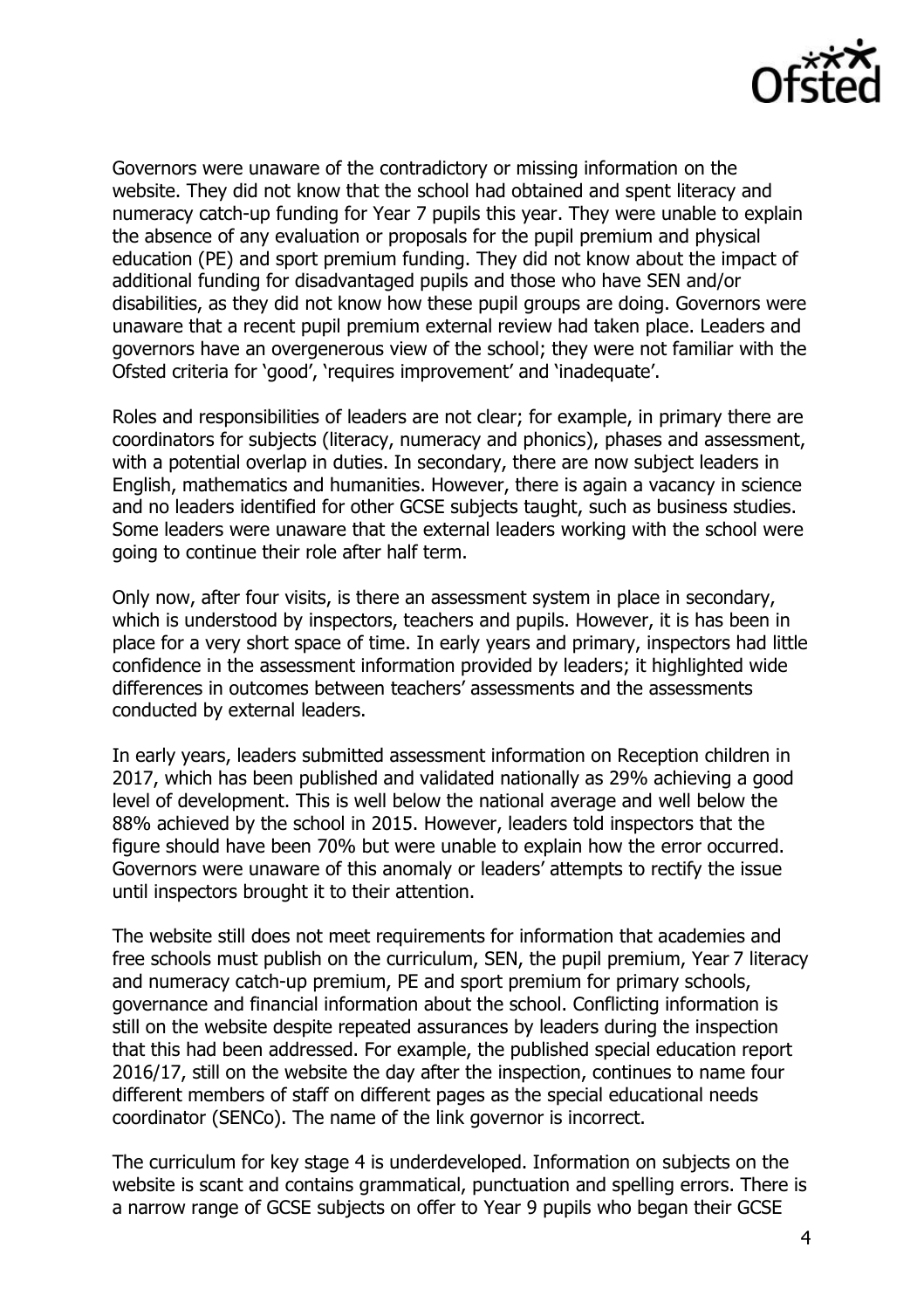

courses from September 2017. There are no alternative routes to GCSE in place, despite the growing diversity in the ability and needs of the pupil intake. For some pupils, GCSE is an inappropriate route. There is little sign yet of an expansion of the key stage 4 curriculum offer for current Year 8 pupils who will start key stage 4 courses in Year 9 next year.

There is a full enrichment curriculum for pupils after school, which includes drama, media studies and personal, social and health education. However, pupils, who enjoy the activities, complained that it means a long school day. The impact of this enrichment programme is not evaluated by leaders.

There is insufficient evaluation of additional funding for pupil premium, Year 7 literacy and numeracy catch-up funding and PE and sport funding. Leaders are too focused on provision and operational matters rather than strategy and evaluation. They are too dependent on external evaluation.

There is not enough evaluation of whether monitoring of teaching and learning in secondary is sufficiently challenging or having an impact. Senior leaders are able to identify strengths in lessons but are not as consistent in identifying points for improvement.

Despite ongoing weaknesses in leadership and governance, these have not had an adverse effect on the quality of teaching and learning, which is improving, or on pupils' personal development, well-being and behaviour, which are a strength of the school. The newly appointed headteacher has focused his energies on recruiting suitable staff, which has led to successful appointments in secondary where teaching has improved. There have also been improvements to teaching in primary. Middle leaders are enthusiastic and developing their roles, although some are new to their posts.

Leaders have ensured that safeguarding arrangements are rigorous and robust. Governors carry out appropriate checks to ensure that leaders have met all their statutory responsibilities. Pupils, however, expressed concerns that the school was overcrowded and that the temporary classrooms restricted their space in the playground at breaktimes.

Leaders acknowledge the limited space and capacity of the building. They offered this as a reason for the restricted curriculum at secondary (lack of facilities to offer design and technology, music and drama). Yet they are planning for an additional 85 pupils in September 2018 (50 more in Reception, as Year 10 opens up for the first time, and 35 additional places in Year 7). The school has proposals to take on the lease of a nearby building by the summer but has no clear contingency plan if this fails or is delayed. For example, the one science laboratory the school currently has will not cope with an additional year group in secondary. More temporary classrooms will be required on the playground, limiting pupils' space even further.

The very small number of parents and carers who responded to Parent View were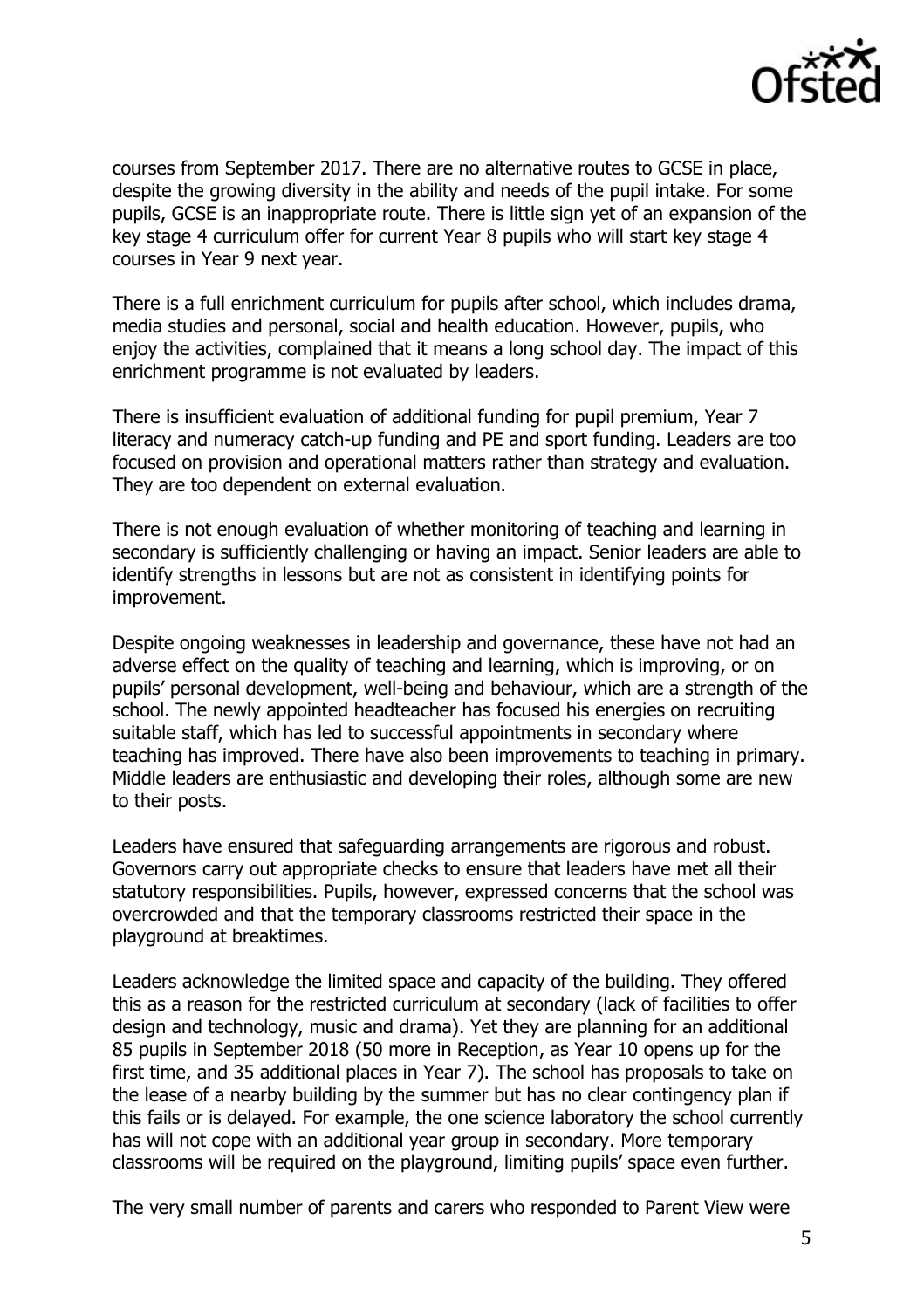

overwhelmingly positive about all aspects of the school; they all said that their children are safe and happy in school.

#### **Quality of teaching, learning and assessment**

Despite the turbulence in leadership and management, teaching and learning have improved, especially in secondary where there are many strengths. There is a purposeful learning environment in many secondary classes. Teachers are highly committed to professional development, and their morale remains high. They are very receptive to feedback. In many lessons, work is pitched appropriately, taking account of pupils' different starting points. In Spanish, for example, pupils have made rapid gains in their learning. They were highly engaged and enthusiastic in their learning.

In primary, there are still times when the level of challenge is pitched to the middle. This leaves some pupils, in mathematics for example, to arrive at all the correct answers to questions, with no additional challenge. Meanwhile, others consistently get all the answers wrong with no modification of work or opportunities for further practice and reinforcement.

The impact of additional adults is variable. In some instances, they spend too much of their time with low-attaining pupils or those who have SEN and/or disabilities. This limits the opportunities for those pupils to work with their peers or have access to their teachers. Written feedback in exercise books indicates variable subject knowledge in English and mathematics of the additional adults. There are grammatical errors in some adults' written feedback. In pupils' mathematics work on fractions, and in English there were instances of correct answers marked as wrong and wrong answers marked as correct. Some additional adults are in the classroom mainly to help pupils complete tasks rather than to support them in their learning.

Work is not consistently progressive. In key stage 2, there were examples of pupils previously having achieved successfully more challenging work, who are now working on less demanding work.

Pupils in secondary and primary have had limited opportunities to develop their reasoning in mathematics. As a result of the intervention of external support, teachers in primary have started to introduce reasoning into their lessons very recently, but it is too early to see the impact of this.

Pupils have opportunities to work on inference in reading in key stage 2, as well as in secondary. Where they are given opportunities to express their opinions, other pupils evaluate thoughtfully what they have said. In the best instances, pupils at all different starting points know the key terms they are learning about, for example 'fronted adverbials', and are able to give examples, applying them in their written work. In these classes, teachers set appropriately challenging work for most-able pupils. Elsewhere, there is a lack of pace, deeper questioning and challenge for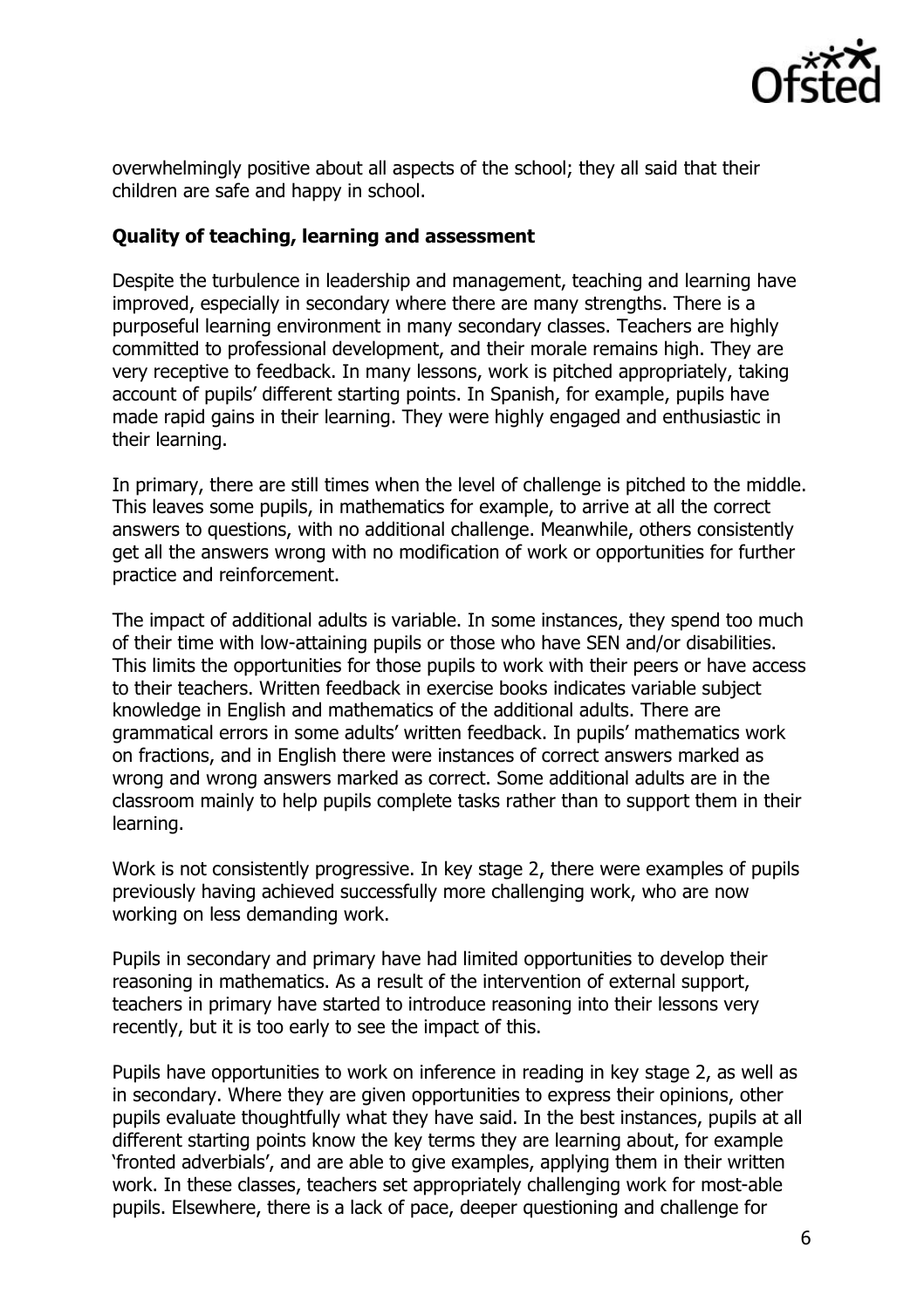

most-able pupils.

In secondary, books were well laid out and showed progress and appropriately sequenced work with extension tasks. Questioning in lessons was developing pupils' understanding.

#### **Personal development, behaviour and welfare**

Pupils are highly committed to their work and apply themselves with eagerness and enthusiasm in lessons. They are compliant and remain resilient even if the pace of learning dips or they find the work too hard or too easy. Incidents of low-level disruption are very rare. Pupils have a good understanding of the locality and wider world, including faiths other than their own. Relationships are strong, and the small minority of pupils from a non-Sikh background are fully included and integrated and not made to feel different by pupils or staff.

Pupils are on task in lessons. There are good relationships between pupils and teaching staff and between pupils. There are clearly established routines from early years onwards. Pupils listen well to each other's answers and respect those with views different from their own. Pupils enjoy the wide range of enrichment activities, including fencing, debating and learning musical instruments. Students have the opportunity to take responsibilities as elected leaders.

There has been a decline in pupil attendance from previous above-average levels. The current rate for this academic year is below the national average for the previous year. Similarly, there has been an increase in persistent absence over time. It is currently at a rate higher than the national average last year. Leaders do not routinely track the attendance by different groups of pupils. Systems are not sufficiently robust.

## **Outcomes for pupils**

Even allowing for the more generous teacher assessments rather than the rigorous external assessments recently carried out, pupils currently in school have not made enough progress from their well-above-average starting points in key stage 1 and above-average starting points in key stage 2. At best, pupils are on track to achieve slightly below to broadly average standards in reading, writing and mathematics. However, the external assessments indicate that standards in Year 6 are currently well below average. Work seen in pupils' books indicates that too many pupils do not have the basic literacy and numeracy skills required for when they move to the next stage in their education in secondary. Basic calculation errors in mathematics and literacy errors in English impede their progression in both primary and secondary.

Leaders have tracked pupil progress closely in year groups 1 to 6 from September 2017 to February 2018. This shows that most pupils, in most year groups, have made at least what the school considers to be expected progress in reading, writing